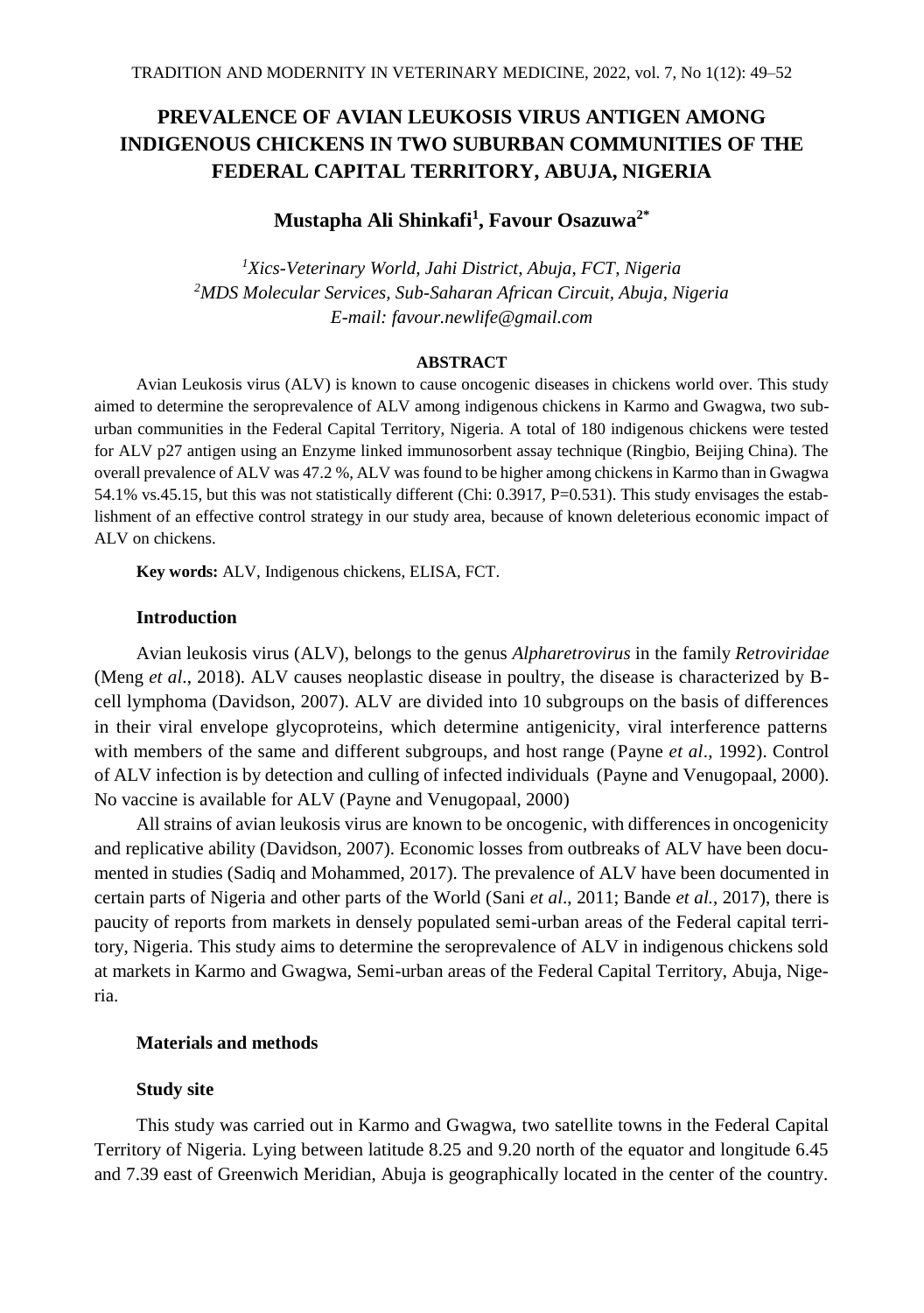The Federal Capital Territory has a landmass of approximately  $7,315 \text{ km}^2$ , and it is situated within the Savannah region with moderate climatic conditions.

## **Experimental birds and Blood Sampling**

Before sampling, verbal informed consent was obtained from all Bird sellers whose chickens were included in this study. Random sampling technique were used to include 180 Nigerian Indigenous chickens within the age range 4 to 24 months old from markets at Karmo and Gwagwa. One cloacal swab was collected from each bird. Swabs collected were transported in ice packs safely to the Molecular Biology and Immunology Laboratory of MDS Molecular Services, Abuja, Nigeria.

### **Screening for Anti-Leukosis Virus P27 Antigen**

Avian Leukosis Virus (P27) Antigen was detected using Avian Leukosis Virus (P27) Antigen ELISA Kit (Ringbio, Beijing), following manufacturers instruction. This avian leukosis virus antigen ALV Ag ELISA kit is a sandwich ELISA kit to detect ALV p27 antigen in egg albumen, meconium and cloacal swabs. which is sensitive, fast and reliable. The ALV-Ag P27 ELISA kit is designed to detect P27 protein, the common and conservative protein of ALV virus, in various chicken samples. Thus, the kit can be used in testing of different groups of leukosis virus.

#### **Principle of the Test**

The ALV-Ag P27 ELISA kit is designed to detect P27 protein in various chicken samples. The microtiter plate is precoated with a P27 protein specific monoclonal antibody. During testing, samples are added into the microplate wells, in which the precoated antibody will capture the ALV in sample and formed antigen-antibody complex. None specific antigens are discarded by a washing step. Then another anti-P27 monoclonal antibody conjugate labeled with horseradish peroxidase (HRP) is added into each well, and further forms antibody-antigen-antibody complexes. After another washing step to remove unreacted conjugate, substrate is added and a blue color will be developed if P27 antigen is present. The enzyme reaction is stopped and the OD450nm value is measured. The measured intensity is positively proportional to the amount of P27 antigen present in the sample.

#### **Quality Control**

The test results are valid only if the Average OD value of negative control is below 0.250 and the Average OD of positive control is greater than 0.500.

## **Performance of Test**

According to field test with over 500 samples, the sensitivity of the kit is 96.8%, and the specificity of the kit is 99.7%.

#### **Statistical Analysis**

The data obtained were analyzed using Chi-square  $(X^2)$  test for frequency data. The statistical software used for all analyses was SPSS v. 16(IBM Computer Manufacturing Company, NY, USA).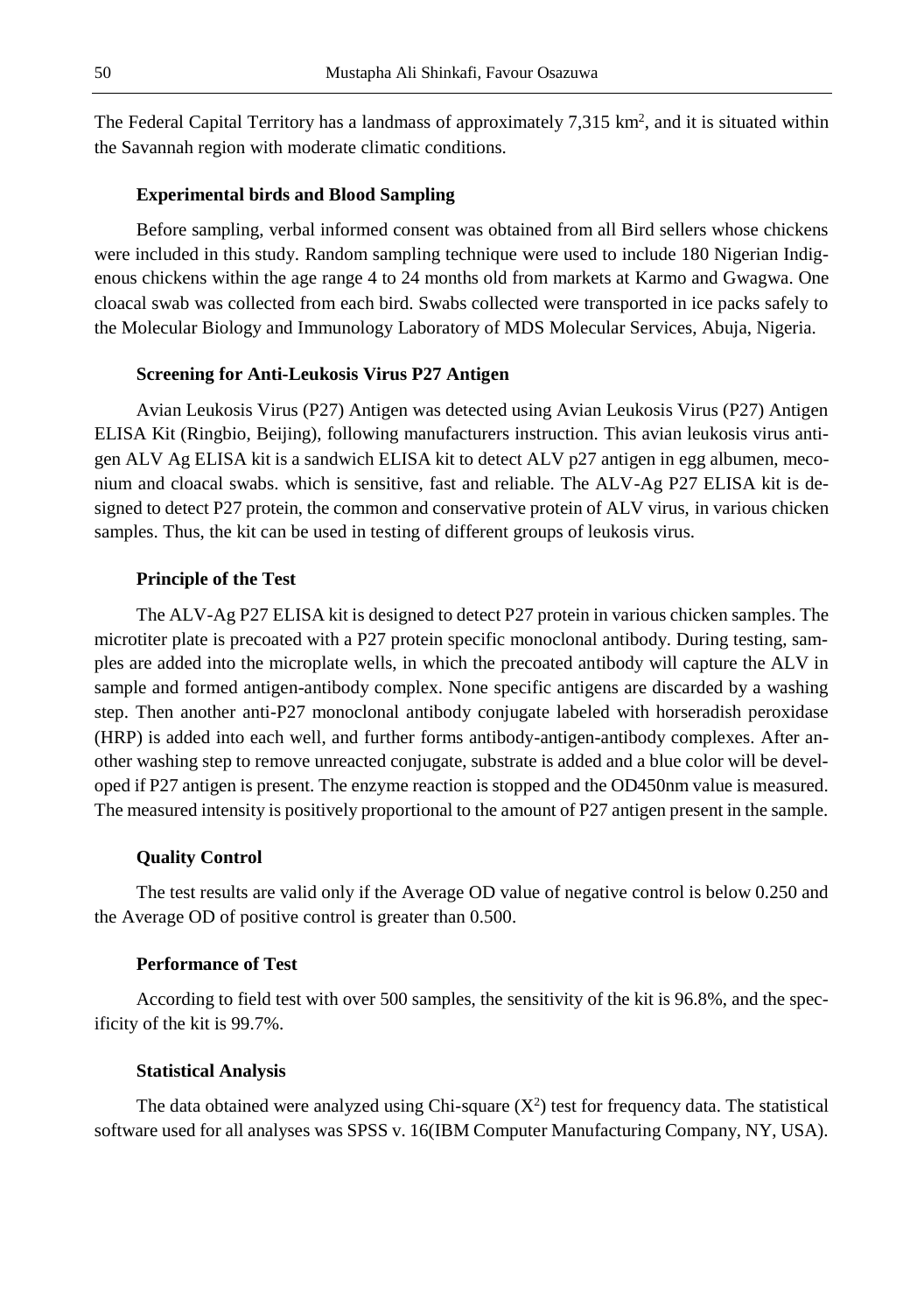## **Results**

This sero-prevalence of ALV P27 Antigen in Nigerian indigenous chickens in this study was 47.2% (85 of 180 birds). The prevalence of ALV was higher among indigenous chickens in Karmo market than those from Gwagwa Market 45.9% vs. 54.1%, though this was not significantly different (Table 1).

**Table 1: Prevalence of ALV P27 in Nigerian indigenous chickens in Satellite towns of Gwagwa and Karmo, FCT.**

| Market Sampled No of Birds Frequency (%) Chi P value |  |
|------------------------------------------------------|--|
| Karmo 90 46 (54.1) 0.3918 0.531                      |  |
| Gwagwa 90 39 (45.1)                                  |  |
| Total Prevalence 180 85 (47.2)                       |  |

## **Discussion**

Avian Leukosis virus is the aetiologic agent of Avian leukosis a well characterized oncogenic disease in poultry of negative economic importance (Payne and Venugopaal, 2000). This study evaluated the sero-status of Indigenous birds sold in two suburban communities in the Federal capital territory, Abuja, Nigeria. The prevalence of ALV P27 antigen was 47.2 %. The prevalence of ALV in our study sites was high, ALV has been reported to be highly prevalent in indigenous chickens, high ALV seroprevalence have been reported among indigenous chickens in some previous studies 60.0% in Zaria (Sani et al., 2011) and 58.3% in Nairobi, Kenya (Mihes *et al*., 20174).

Higher sero-prevalence of ALV has been reported among indigenous chickens in other parts of the world, local layer grandparent and local layer breeder had 80 and 76% ALV seroprevalence in Shiraz, Iran (Mohammadi *et al*., 2008). With the high prevalence of ALV recorded in our study area, control and eradication of ALV should been given priority. ALV prevalence is higher among local chickens when compared to broiler chicken; this is caused by free range management system employed in growing Local chickens (Saidu *et al*., 1994; Payne and Fadly, 2003).

#### **Conclusion**

The prevalence of ALV is high among indigenous chickens in sub-urban communities of Karmo and Gwagwa. This epidemiological data provides a support for the establishment of a coordinated prevention and control measures in our locality.

## **Conflicts of Interest**

Nil

#### **Funding**

Partially funded by Dnan One health world Young author research supply funds (REI 2020- ABC-E41). Funders had no input in technical and research design and outcomes.